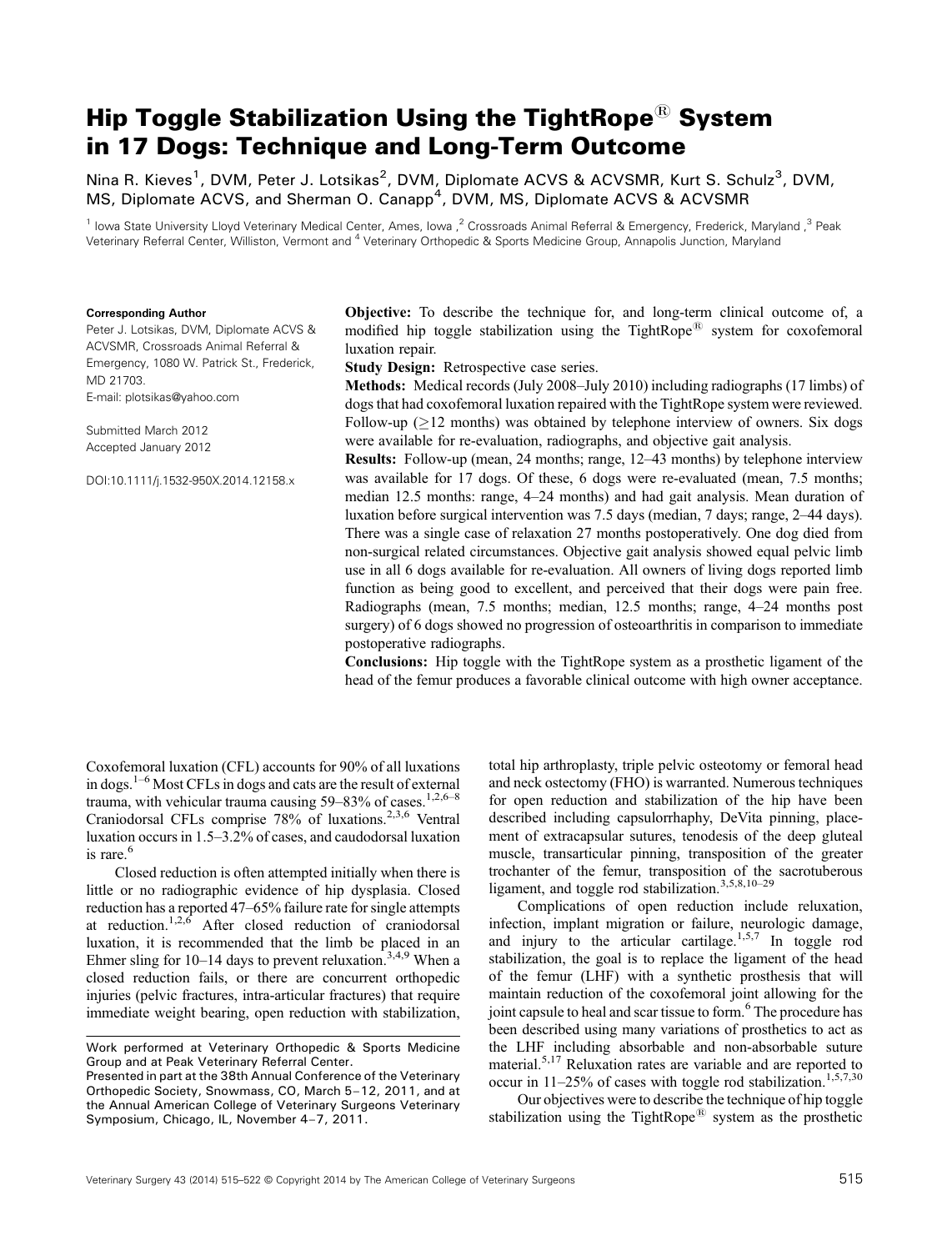LHF for open reduction of CFL, and report the long term clinical outcome and complications in 17 dogs.

# MATERIALS AND METHODS

#### Inclusion Criteria

Medical records (July 2008–July 2010) of 22 dogs with coxofemoral luxation that had hip toggle stabilization with the TightRope system performed at 2 private practices were retrospectively reviewed (Table 1). Dogs were excluded if a complete medical record was not available for review, if the dog had concurrent neurologic disease, or if the dog had concurrent implants placed in addition to TightRope hip toggle stabilization for surgical repair of coxofemoral luxation. Each dog's signalment and pertinent medical history, including existing orthopedic disease such as hip dysplasia, concurrent injuries, and length of time from injury to hip toggle stabilization, were recorded. Radiographs were obtained in all dogs before surgery to determine the extent of injury, immediately postoperatively, and at 4 weeks postoperatively to assess for reluxation and development of osteoarthritis.

## Anesthesia

Dogs were premedicated with diazepam (0.4 mg/kg) and hydromorphone (0.1 mg/kg) intravenously [IV], induced with

Table 1 Summary of Signalment and Outcome

propofol (2–4 mg/kg IV) and maintained with isoflurane in oxygen for the duration of the procedure. Dogs 1, 2, 6–8, 10– 12, and 18–21 were also administered epidural, preservativefree, morphine (0.1 mg/kg) at the L7-S1 intervertebral space.

## Surgical Procedure

The affected hip was aseptically prepared for surgery using a hanging-limb technique. Perioperative cefazolin (22 mg/kg IV) was administered 20–30 minutes before the incision and then every 90 minutes until completion of surgery. A board‐certified surgeon performed all surgeries. A standard craniolateral approach to the coxofemoral joint was performed. A partial tenotomy of the deep gluteal tendon was made at the insertion site along the greater trochanter. The articular cartilage of the femoral head and acetabulum were thoroughly evaluated and the acetabular fossa was debrided of ligament.

A hole was drilled through the acetabular fossa using either a 3.5 mm drill bit or 2.7 mm drill bit, corresponding to either the regular TightRope system or the mini TightRope system. Next, a femoral bone tunnel was started with a 1.2 mm guide wire at the fovea capitis and exited laterally on the proximal femur at the location of the third trochanter (Fig 1). Once the correct orientation of the guide wire was confirmed, the guide wire was over drilled with an appropriate cannulated drill bit. The femoral tunnel was no >20% of the width of the femoral neck (see Table 2 for appropriate drill size based on weight).

|      |                            |           |            |                            |              | Luxation           |                     |                            |
|------|----------------------------|-----------|------------|----------------------------|--------------|--------------------|---------------------|----------------------------|
| Case | <b>Breed</b>               | Sex       | Age (year) | <b>Body Weight</b><br>(kg) | Direction    | Duration<br>(days) | Final<br>Evaluation | Previous<br>Treatment      |
|      | Golden Retriever*          | MI        | 4.4        | 37.3                       | CD-L         | 5                  | Good                | None                       |
| 2    | American Eskimo            | <b>MN</b> | 10.1       | 17.3                       | CD-L         | 10                 | Excellent           | Closed reduction           |
| 3    | Pit Bull $Mix^{\dagger,*}$ | <b>MN</b> | 2.3        | 38.1                       | $CD-L$       | 2                  | Excellent           | None                       |
| 4    | German Shepherd Dog        | <b>FS</b> | 4.0        | 29.6                       | CD-L         | 3                  | Excellent           | Multiple closed reductions |
| 5    | Miniature Poodle           | MI        | 8.1        | 5.0                        | CD-L         | 8                  | Reluxated           | Closed reduction           |
| 6    | Samoyed                    | FI        | 8.0        | 18.5                       | $V-R$        | 5                  | Excellent           | 2 closed reductions        |
| 7    | $Puq^+$                    | <b>MN</b> | 10.0       | 8.1                        | $CD-R$       | 2                  | Excellent           | None                       |
| 8    | <b>Belgian Tervuren</b>    | FS        | 11.5       | 20.5                       | CD-L         | 20                 | Excellent           | None                       |
| 9    | Cocker Spaniel             | <b>MN</b> | 10.0       | 14.4                       | CD-L         | 10                 | Excellent           | 2 closed reductions        |
| 10   | Pyrenean Shepherd          | FI        | 7.9        | 6.3                        | CD-L         | 7                  | Excellent           | 2 closed reductions        |
| 11   | Shih-Tzu <sup>§</sup>      | <b>MN</b> | 10.0       | 7.9                        | $CD-R$       | 7                  | Excellent           | None                       |
| 12   | Pomeranian                 | <b>FS</b> | 10.2       | 2.7                        | $CD-R$       | 15                 | Excellent           | None                       |
| 13   | Border Collie              | FS        | 9.2        | 14.7                       | $V-L$        | 44                 | Excellent           | Closed reduction           |
| 14   | Mix Breed <sup>1</sup>     | <b>MN</b> | 4.5        | 27.6                       | $CD-R$       | 4                  | Excellent           | None                       |
| 15   | Labrador Mix <sup>II</sup> | FS        | 10.0       | 40.0                       |              | 4                  | Excellent           | None                       |
| 16   | Springer Spaniel           | <b>MN</b> | 2.0        | 21.8                       | $\mathsf{R}$ | 5                  | Excellent           | None                       |
| 17   | Labrador                   | FI        | 2.2        | 45.5                       | CD-L         | 7                  | Excellent           | Closed reduction           |

MN, male neutered: FI, female intact: MI, male intact: FS, female spayed: CD‐L, craniodorsal left sided: CD‐R, craniodorsal right sided: V‐L, ventral left sided: I, grade of lameness at presentation (score I–IV), II time from surgery to end of visible lameness in weeks per owner.

\*Concurrent injury = left medial tibiotarsal instability (no treatment).

<sup>+</sup>Concurrent injury = right tibial fracture (external fixator placed at time of surgery).

<sup>+</sup>Concurrent injury = left sacroiliac luxation (lag screw placed at time of surgery) and multiple pubic and ischial fractures.

 ${}^{\$}$ Concurrent injury = left sacroiliac luxation (lag screw placed at time of surgery).

 $\textsuperscript{n}$ Concurrent injury = left sacroiliac luxation (no instability, no repair).

||Concurrent bilateral medial patellar luxation.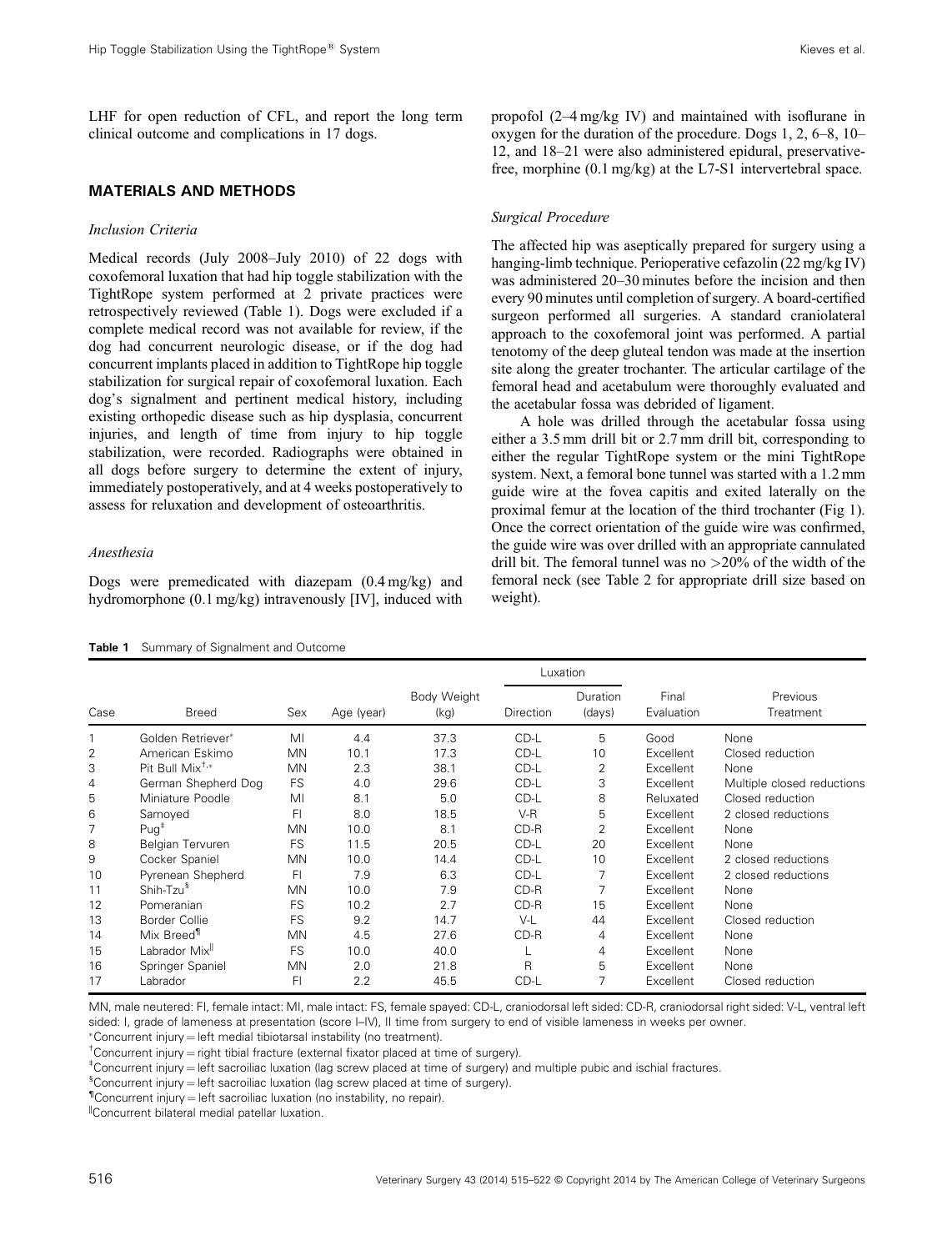

**Figure 1** A 0.045 Guidewire is placed from the third trochanter to the fovea capitis. This can be placed in a retrograde fashion or normograde with the aid of an aiming device. (Image courtesy of Arthrex Vet Systems).

When the standard sized TightRope system drill bit was used for the femoral tunnel, the swaged TightRope needle was inserted through the femoral hole from the third trochanter to the location of the fovea capitus. Tension was applied to the needle and FiberTape to advance the toggle button through the femoral neck tunnel. The 2nd button was left on the third trochanter.

The needle was cut free from the toggle button. Then the toggle button was grasped on end with a curved hemostat and advanced into the acetabular hole (Fig 2). The blunt end of the cut needle was used to push the toggle through the hole, and gentle tension was then applied to the FiberTape to flip the toggle button, and seat it on the medial wall of the acetabulum.

Slack was removed from the FiberTape as the femoral head was reduced into the acetabulum to ensure proper orientation (Fig 3). The FiberTape was tied over the button located at the third trochanter using mild tension (4 throws). The limb was held in a neutral position while tying the FiberTape.

The hip was placed through a gentle range of motion to assess for impingement before cutting the suture ends (Fig 4).



Figure 2 The toggle button is grasped with a curved hemostat and advanced into the acetabular hole. The toggle is pushed completely through the hole and the FiberTape strands are pulled on to allow the toggle button to flip and seat firmly on the medial wall of the acetabulum. (Image courtesy of Arthrex Vet Systems).

The joint capsule was closed when enough tissue was present, followed by closure of the deep gluteal tendon, lateral fascia, and superficial tissue layers.

In smaller animals, a 2.0 cannulated drill bit was used to drill the femoral hole. In these cases, the TightRope was placed in reverse order, since the toggle button would not fit through the femoral tunnel. The acetabular toggle was implanted and seated first, as previously described. The blunt end of a nitinol loop was placed through the femoral tunnel from the fovea to the third trochanter. The nitinol loop was used to pull 1 set of suture strands through the femoral tunnel at a time. In dogs  $\langle 7 \text{ kg}$ , only a single strand of FiberWire was used.<sup>31</sup>

#### Postoperative Care

Dog 2, and 4–6 had an Ehmer sling applied for 2 weeks postoperatively, all other dogs were allowed to bear weight on the surgical limb immediately after surgery. All dogs were discharged on a 5–10 day course of cephalexin (22 mg/kg orally twice daily) or enrofloxacin (10 mg/kg per orally once daily), and either a non‐steroidal anti‐inflammatory drug and/or tramadol (2–4 mg/kg orally every 8 or 12 hours) for pain relief. Activity was restricted for 3 months; initially dogs were confined in a small area, with leash walks for elimination only, and a belly sling as needed for support for 1 month

Table 2 Guide to Drill Bit and Implant Size Based on Dog Weight

| Dog Weight | Implant Size                    | Drill Bit Size                                             |
|------------|---------------------------------|------------------------------------------------------------|
| $<$ 20 lbs | Mini TightRope <sup>®</sup>     | 2.7 mm for the acetabulum and 2.0 mm for the femoral neck* |
| 20–50 lbs  | Mini TightRope <sup>®</sup>     | $2.7 \,\mathrm{mm}$                                        |
| $>50$ lbs  | Standard TightRope <sup>®</sup> | $3.5 \,\mathrm{mm}$                                        |

\*This requires the toggle button to be placed through the medial wall first, and then the FiberWire is passed through the femoral tunnel using the Nitinol Suture Passing Wire, blunt tip first.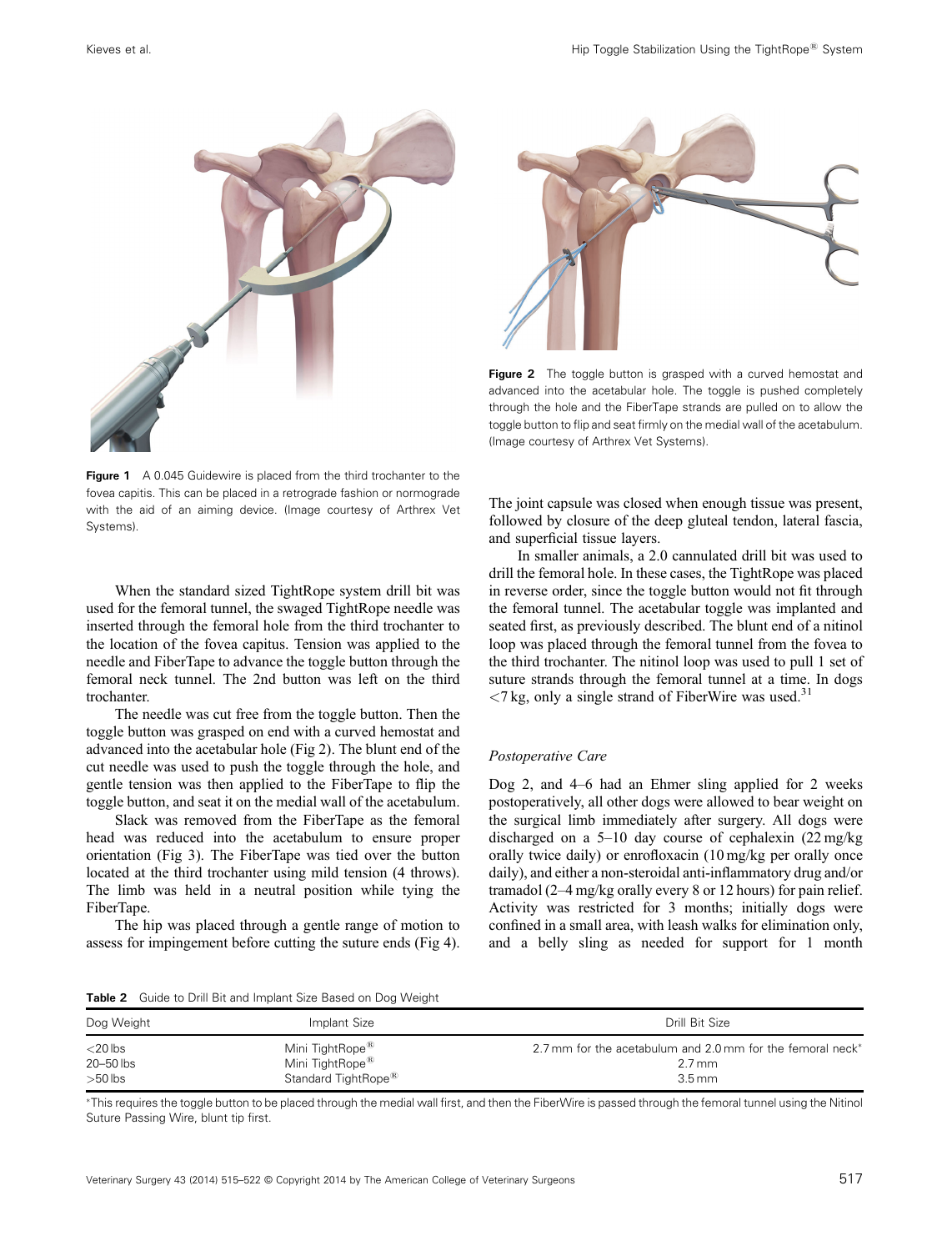

**Figure 3** The slack is removed from the FiberTape as the femoral head is reduced into the acetabulum to ensure the femoral head is properly oriented. (Image courtesy of Arthrex Vet Systems).

postoperatively. One month postoperatively dogs began leash walks of increased duration with no sling support; and 2 months postoperatively dogs were allowed increased activity, but still limited to on‐leash activity. In addition, owners were given a home exercise program, which included range of motion type exercises as well as muscle strengthening



Figure 4 Illustration of correct anatomic placement of the FiberTape.

exercises. Rehabilitation therapy with a certified therapist was also recommended. Dogs 3 and 7 received additional rehabilitation therapy for concurrent orthopedic injuries (Table 1).

#### Outcome

Medical records and radiographs obtained at the time of surgery, and 4 weeks after surgery were reviewed. At 4‐week follow‐up all dogs were examined and evaluated for lameness by a veterinarian. A lameness score of 0–IV was assigned to each dog for the surgically repaired limb  $(0 = no$  lameness,  $1 =$  intermittent lameness,  $2 =$  consistent weight-bearing lameness,  $3 =$  intermittent non-weight bearing lameness,  $4 =$  nonweight bearing lameness). Follow-up (mean, 24 months; median, 24 months; range, 12–43 months) was obtained by telephone interview of owners. A standard questionnaire of 6 questions was used (Table 3). Owner assessment of postoperative complications, lameness, pain, and return to function at home, as well as overall satisfaction with the outcome of the surgery was evaluated.

Six dogs returned for long‐term recheck evaluation as part of the questionnaire (mean, 7.5 months; median, 12.5 months; range, 4–24 months). Evaluation included physical exam, pelvic radiographs, and assessment with a temporal‐spatial gait analysis walkway system with a 5.5-m  $\times$  0.85-m portable matt with 18,432 encapsulated sensors (GAIT Rite, platinum version, CIR Systems Inc, Havertown, PA). Digital video files of the walks were used to verify footfall of the walks. A software program (GAITFour software, version 40f, CIR Systems, Inc) was used to obtain data including stance time,

Table 3 Owner Questionnaire

Immediate Postoperative

1) Did your pet require additional veterinary care for incision care or additional pain relief?

Long Term

- 2) Does your dog exhibit lameness when walking?
	- a. If no, when did your dog stop showing lameness?
		- i. 1 month postoperatively
		- ii. 2 month postoperatively
		- iii. 3 month postoperatively
	- iv. 4 month postoperatively

b. If yes, is it better or worse than it was before surgery? 3) When did your dog begin to bear weight on the limb postoperatively?

- a.<1 week postoperatively
- b. 1–2 weeks postoperatively
- c. 2–4 weeks postoperatively
- d. >4 weeks postoperatively

4) Does your dog experience stiffness when arising for the day? 5) Does your dog experience stiffness at the end of the (after activities)?

- 3) How would you rate the outcome of the surgery?
	- a. 0–excellent (no lameness)
	- b. 1–good (occasional lameness)
	- c. 2–ok (regular lameness)
	- d. 3–poor (always lame)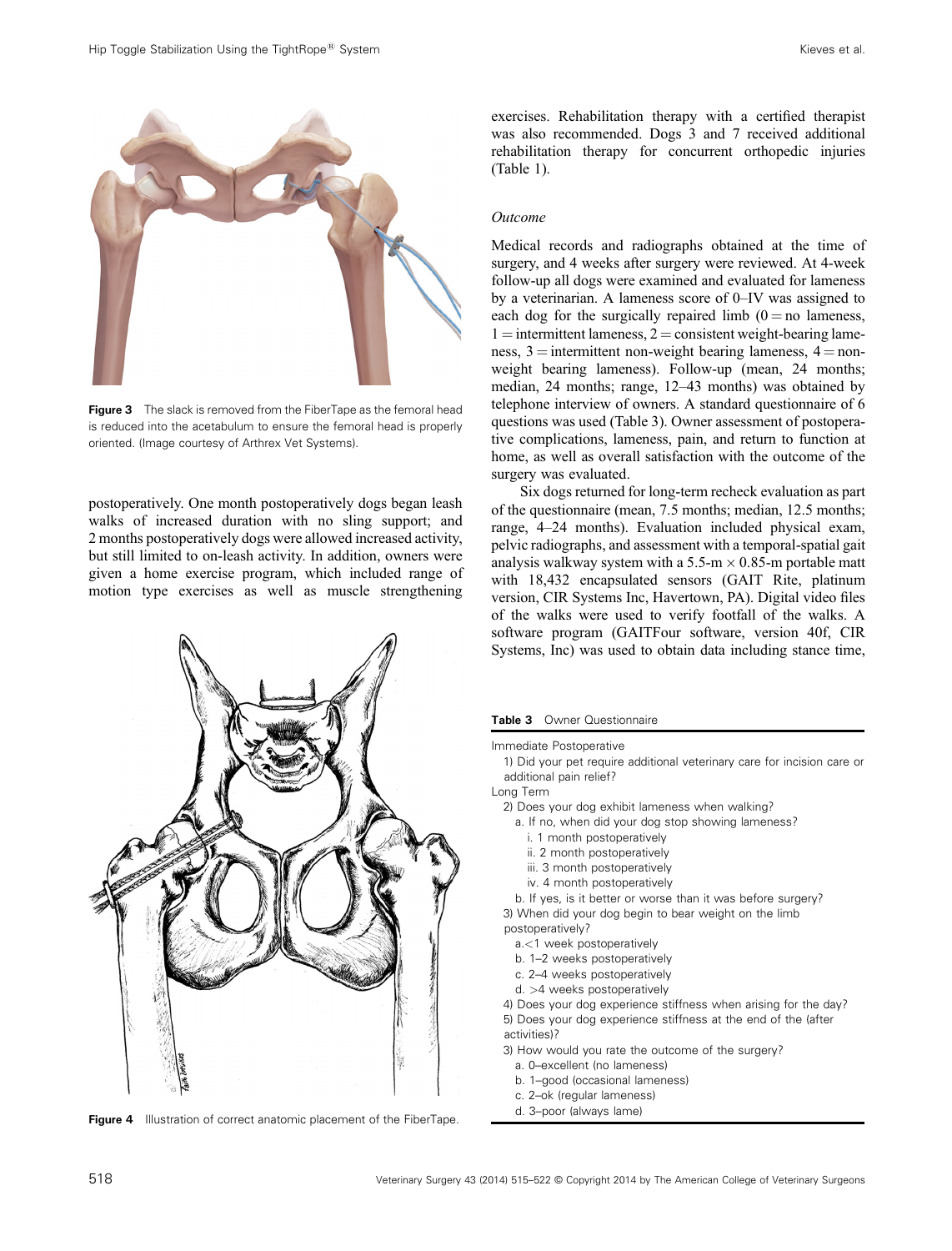stride length, mean pressure index, and symmetry ratios of left limbs to right limbs and thoracic to pelvic limbs.

## RESULTS

Twenty‐two dogs met the initial criteria for study inclusion. One dog was excluded because of concurrent neurologic disease localized to the brain stem. Four other dogs were excluded because they had additional stabilization in the form of an antirotational suture (bone anchor in the caudal ilium with #2 Fiberwire from the anchor to a hole in the greater trochanter) placed at the time of open reduction.

Hip toggle stabilization using the TightRope system was achieved successfully in 16 dogs (Table 1). Success was defined as either a good or excellent outcome without reluxation (Table 3). Mean age of dogs was 5.9 years (median, 8.1 years; range, 2.0–11.5 years) and mean weight was 17.0 kg (median, 18.5 kg; range, 2.7–45.5 kg). Nine dogs were male (2 intact) and 8 were female (3 intact). Breeds represented included 1 each of American Eskimo, Belgian Tervuren, Border Collie, Cocker Spaniel, German Shepherd Dog, Golden Retriever, Labrador Retriever, Labrador Retriever Mix, Miniature Poodle, Pit Bull Mix, Pomeranian, Pug, Pyrenean Shepherd, Samoyed, Shih‐Tzu, Springer Spaniel, and 1 mixed breed.

All dogs had traumatic hip luxations: 12 dogs had vehicular trauma and concurrent orthopedic injuries. Dog 1 (Table 1) had left medial tibiotarsal instability that was treated without surgical stabilization. Dog 3 had a tibial fracture of the contralateral limb that was repaired using a type Ib linear external fixator. Dog 7 had a sacroiliac luxation (SI) of the contralateral limb, and multiple pubic and ischial fractures. The SI luxation was repaired using a single 3.5 mm cortical screw spanning 60% of the sacral width.

Dogs 10 and 11 had bilateral mild hip dysplasia (adequate dorsal acetabular rim coverage, mild incongruency, with minimal degenerative changes). Dog 12 had concurrent bilateral medial patellar luxations (both grade II/IV). Dog 13 had moderate degenerative changes of the contralateral hip, which had traditional toggle rod stabilization 24 months previously.

Mean duration from luxation to surgical reduction was 7.5 days (median, 7 days; range, 2–44 days). Nine dogs (53%) had failed attempts at closed reduction before surgery. Four of 9 had multiple failed attempts at closed reduction. Two major complications occurred, dog 4 had dehiscence of the incision that required surgical repair, and dog 5 had reluxation of the hip 27 months postoperatively.

A veterinarian evaluated all dogs 4 weeks after surgery and the degree of lameness at that time was graded as a 0–I/IV. The 6 dogs available for mid to long-term follow-up (range, 4– 24) months) were all assessed to have normal range of motion, and pain free extension and abduction of the surgically repaired hip. Radiographs in these 6 dogs revealed stable implants with minimal to no progression of periarticular osteophytosis of the surgical hip compared with the immediate postoperative radiographs. Static implant position and mild uniform femoral

bone tunnel widening was seen in all dogs on postoperative radiographs at the 1 month recheck examination. Tunnel widening was unchanged at long-term follow-up for all 6 dogs. Minor subsidence of the lateral button was noted in dog 2 reevaluated for long‐term follow‐up (Fig 5).

Phone interview/questionnaire follow‐up (mean, 24 months; median, 24 months; range, 12–43 months) was available for all 17 dogs. Fifteen (88%) owners reported limb function as being excellent (no lameness) with no stiffness in the morning or after exercise. The remaining owners (12%) reported a good outcome. One of these dogs, dog 1, had a concurrent left medial tibiotarsal instability that was not stabilized surgically. This dog was administered a nonsteroidal anti-inflammatory for pain relief as needed. Dog 5 had hip reluxation 27 months postoperatively. Until reluxation this owner assessed outcome of surgery as excellent, with no discomfort in the hip noted. All owners perceived that their dog's postoperative pain was well managed in the perioperative period, and would have the procedure performed again for a similar injury.

Temporal-spatial gait analysis performed on dogs 3, 5, 10–12, and 14 showed normal symmetry ratios between the thoracic and pelvic limbs, as well as symmetry between left hind and right pelvic limbs. There was a  $\langle 5\%$  difference in stance time and mean pressure index between the operated and non‐operated pelvic limb.<sup>32</sup>



Figure 5 Ventrodorsal radiographs made of dog 2, 21 months after surgery. Mild subsidence of the lateral button and tunnel widening is present. There is no radiographic evidence of osteoarthritis.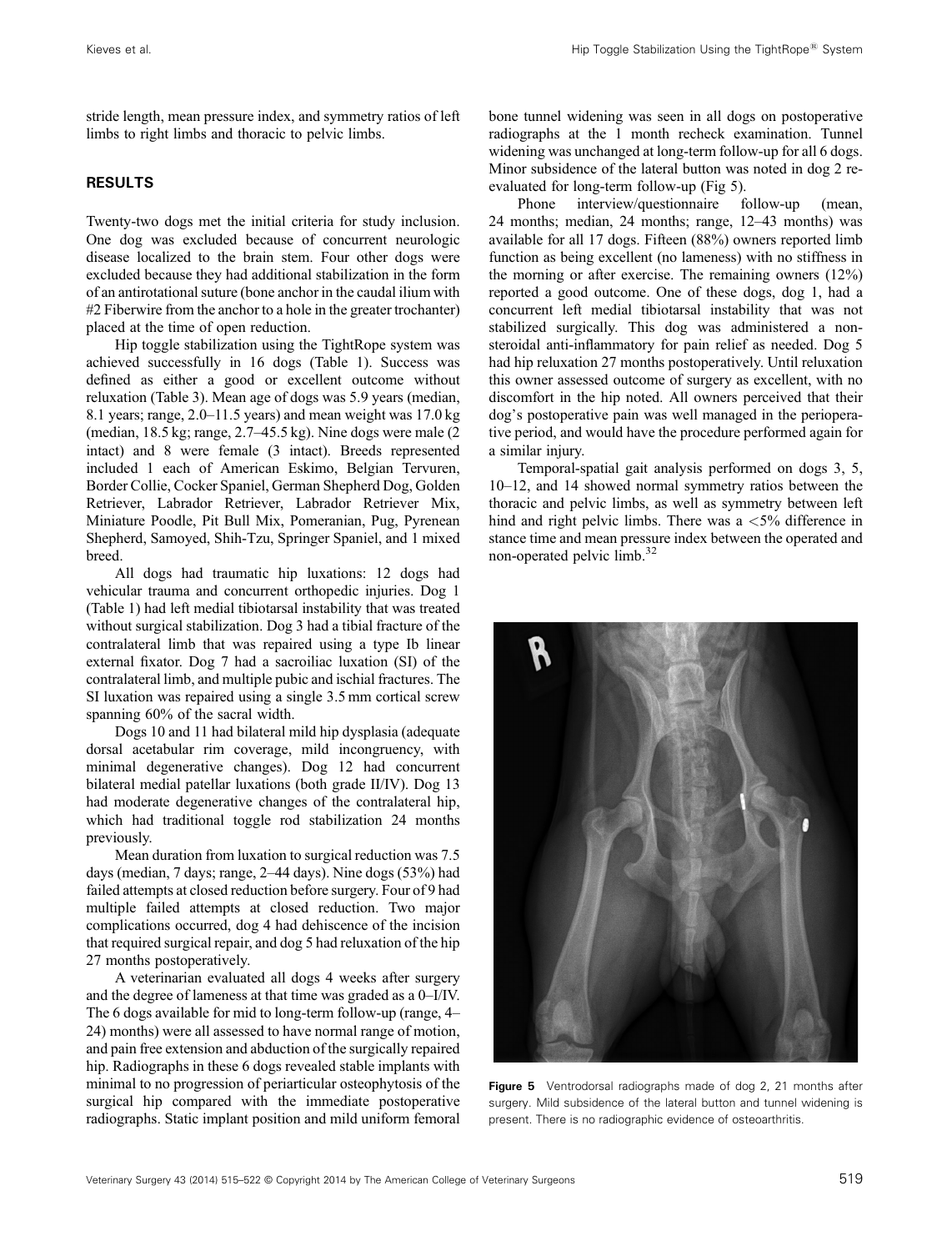# **DISCUSSION**

Open reduction and stabilization of CFL is indicated when closed reduction fails, or in cases where immediate weight bearing on the luxated hip is necessary because of concurrent orthopedic injury in the contralateral limb. Many surgical techniques have been described for open reduction including intra and extra-articular stabilization methods.<sup>5,10,12–30</sup> Of the reported procedures, no single technique has proven superior to another in terms of technical ease, complication rates, or long‐ term outcome. We report 16 cases of successful stabilization of CFL with hip toggle stabilization using the TightRope system, including dogs with ventral luxations and large breed dogs.<sup>31,33</sup> The use of the TightRope system for toggle stabilization has also been reported with excellent outcome in cats and small breed dogs  $(<15 \text{ kg})$ .<sup>31,33,34</sup>

Previously reported complications of toggle rod stabilization include reluxation after breakage of the prosthetic ligament of the head of the femur, reluxation after breakage of the toggle rod or pin, fracture of the femoral head, and fracture of the femoral neck by the prosthetic material used.35,36 In our study the complication rate was 11.8%; both were classified as major complications.37 One dog had dehiscence of the incision requiring re‐suturing, and the other dog had reluxation of the hip after breakage of the prosthetic LHF 27 months postoperatively (dog 5).

The reluxation rate was 5.8%, which is lower than that previously reported for the toggle rod technique, 11–  $25\%$ , 1,5,7,30 The owner of dog 5 reported that the dog did very well and had an excellent outcome until re‐luxation, and that the dog had continued to perform in competitive obedience and agility trials before reluxation. At revision surgery, FHO was performed. At the time of FHO, minimal periarticular fibrosis was noted. An underlying metabolic condition was not identified to explain this deficiency. Neither the head of the femur, nor the surrounding soft tissues were submitted for histopathology, so no definitive underlying cause for the lack of development of the fibrosis was determined. The TightRope FiberTape appeared to have broken at the tunnel edge of the femoral head. Radiographically, both the medial and lateral toggle buttons were still in place. Grossly, the head of the femur did not have marked cartilage wear, suggesting that the femur was well seated in the acetabulum until reluxation.

Few studies have been performed to determine what material may be best suited as a prosthetic replacement for the LHF. Use of various materials including braided, woven, and monofilament material have been reported. One biomechanical study found no difference in load sustained in # 2 braided polyester versus 50 lb test monofilament nylon.<sup>36</sup> Another showed that woven polyester was significantly stronger than braided polyester or monofilament polybutester with a higher mean yield load.<sup>35</sup> We are unaware of published reports on the biomechanical properties of TightRope FiberTape suture for use in hip toggle stabilization; however, FiberTape suture and FiberWire suture have been compared to 4 suture systems used in cranial cruciate ligament rupture repair including 80 lb test monofilament leader line. In vitro testing found the TightRope FiberTape suture to be mechanically superior to the other suture

materials tested. FiberWire was shown to be superior to #80 monofilament leader line, but not to FiberTape.<sup>38</sup> Another study found FiberTape and FiberWire to be stronger, stiffer, and have less elongation than nylon leader line in vitro.<sup>39</sup> Another study showed polyblend sutures, including FiberTape and FiberWire, to be stronger and elongate less than monofilament nylon leader line in pure tension.<sup>40</sup> This increased biomechanical strength may lead to a decreased reluxation rate; however, biomechanical studies directly comparing commonly used materials are needed to determine if one material is superior to another for toggle rod stabilization.

Previous studies comparing biomechanical strength of commercially available toggle rods and bone anchor fixation revealed that they are equal in their load to failure.<sup>41</sup> In addition, toggle rods and toggle pins have been shown to have similar mechanical properties when tested in vitro.<sup>35</sup> Whereas no biomechanical testing has been done looking specifically at the TightRope system in hip toggle repair of CFL, no failure of the toggle button was observed in any of these dogs; this is an area for future research.

Static implant position and mild femoral bone tunnel widening was seen in all dogs on postoperative radiographs at the 1 month recheck examination. The tunnel widening was symmetrical in all cases. This widening was persistent, but not progressive, in the 6 dogs available for  $>4$  month reevaluation. Widening could be attributed to an implant reaction and subsequent bone response, micromotion of the implant, or infection. Whereas braided non‐absorbable suture has been reported to have a higher rate of infection than monofilament material, no evidence of infection was seen in any of these dogs. Minor subsidence of the lateral button was noted in 1 dog in which radiographs were available (Fig 5). A tensioning device was not used in any of these dogs, and the subsidence of the button could be attributed to over tightening of the implant. The clinical significance of these findings is unknown, but would suggest that the suture material itself remained intact. Retrieval of the implant material with the exception of the acetabular toggle would be technically feasible, but did not appear to be warranted in the dogs reported here, as none had signs of discomfort or lameness associated with the hip that underwent toggle rod stabilization (excluding dog 5 who ultimately developed a reluxation).

Fixation using TightRope FiberTape suture and button allowed for early return to function. All dogs not placed in an Ehmer sling postoperatively used the limb within the first week of surgery. All but 1 owner reported no noticeable lameness within 2 months of surgery.

Our survey found that all owners were extremely satisfied with the outcome and would have the surgery performed again. None of the owners reported stiffness in their dog in the morning or after exercise, and no owners reported the need for any medications for osteoarthritis related to the hip. Three dogs used for performance dogs competed successfully, a goal for these owners before surgery. One dog was able to compete at a national level 4 months postoperatively. Temporal‐spatial gait analysis performed in 6 dogs  $>4$  months after surgery objectively showed no difference in symmetry of left versus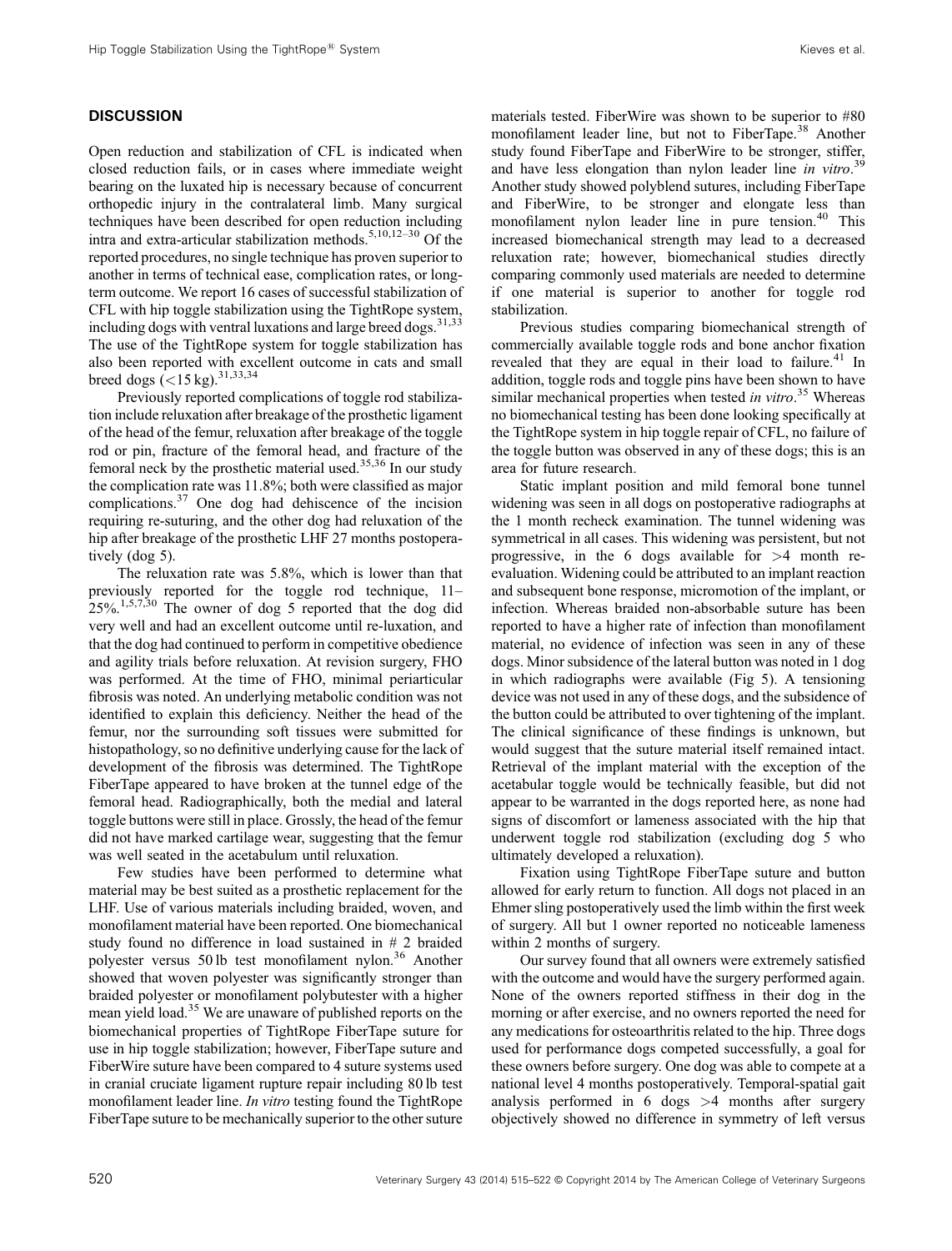right pelvic limb at a walk. Two of these dogs were evaluated  $>$ 20 months after surgery. None of the 6 dogs with long-term re‐evaluation showed signs of progressive osteoarthritis on radiographs in comparison to immediate postoperative radiographs or in comparison to the contralateral hip (Fig 5).

Limitations of this study include the retrospective nature of our study, including reliance on the completeness of records. Surgical technique was similar, though not uniform in all dogs. Furthermore, only a small number of dogs were available for objective assessment of long‐term outcome with in person evaluation with radiographs. All owners responded to a questionnaire regarding long term out come and although 88% reported an excellent outcome, the questionnaire has not been validated. Finally, no blinded review of radiographic progression of osteoarthritis was performed.

Limitations of the case series by Ash et al.<sup>36</sup> were a lack of long of long-term follow up, and homogenous population of small breed dogs and craniodorsal luxations. Based on the results of our dogs, we believe that the use of the TightRope system as a LHF prosthesis in a modified toggle rod stabilization is an effective technique for stabilization of CFL in large and small breed dogs with either craniodorsal or ventral luxations. Additionally, studies to evaluate the implication of tunnel widening, residual strength of the implant, and subsequent effect on joint health may be warranted. Future studies could include direct biomechanical comparison between FiberTape, FiberWire, and other commonly used materials in hip toggle stabilization.

## **DISCLOSURE**

Drs. Lotsikas and Schulz are paid consultants for Arthrex Vet Systems; however, none of the authors have a proprietary interest in this procedure. No financial support or materials were provided.

# **REFERENCES**

- 1. Bone DL, Walker M, Cantwell HD: Traumatic coxofemoral luxations in dogs, results of repair. Vet Surg 1984;13:263–270
- 2. Basher AWP, Walter MC, Newton CD: Coxofemoral luxation in the dog and cat. Vet Surg 1986;15:356–362
- 3. Fox SM: Coxofemoral luxations in dogs. Compend Contin Educ Pract Vet 1991;13:381–389
- 4. McLaughlin RM Jr: Traumatic joint luxations in small animals. Vet Clin North Am Small Anim Pract 1995;25:1175–1196
- 5. Demko J, Sidaway B, Thieman K, et al: Toggle rod stabilization for treatment of hip joint luxation in dogs: 62 cases (2000–2005). J Am Vet Med Assoc 2006;229:984–989
- 6. Piermattei DL, Flo GL, DeCamp CE: The Hip Joint, in Brinker, Piermattei, and Flo's Handbook of small animal orthopedics and fracture repair (ed 4). St. Louis, MO, Saunders Elsevier, 2006, pp 461–475
- 7. Duff SR, Bennett D: Hip luxation in small animals: an evaluation of some methods of treatment. Vet Rec 1982;111:140–143
- 8. Evers P, Johnston GR, Wallace LJ, et al: Long‐term results of treatment of traumatic coxofemoral joint dislocation in dogs: 64 cases (1973–1992). J Am Vet Med Assoc 1997;210:59–64
- 9. Harasen G: Coxofemoral luxations part 1: diagnosis and closed reduction. Can Vet J 2005;46:370
- 10. Knowles AT, Knowles JO, Knowles RP: An operation to preserve the continuity of the hip joint. *J Am Vet Med Assoc* 1953;123:508–515
- 11. Fry PD: Observations on the surgical treatment of hip dislocation in the dog and cat. J Small Anim Pract 1974;15:661–670
- 12. Douglas IH: Modified De Vita pinning technique for the management of canine hip luxation: preliminary findings. Aus Vet J 2000;78:538–542
- 13. McLaughlin RM Jr, Tillson DM: Flexible external fixation for craniodorsal coxofemoral luxations in dogs. Vet Surg 1994;23:  $21 - 30$
- 14. Martini FM, Simonazzi B, Del Bue M: Extra‐articular absorbable suture stabilization of coxofemoral luxation in dogs. Vet Surg 2001;30:468–475
- 15. Shani J, Johnston DE, Shahar R: Stabilization of traumatic coxofemoral luxation with an extra‐capsular suture from the greater trochanter to the origin of the rectus femoris. Vet Comp Orthop Traumatol 2004;17:12–16
- 16. Venzin C, Montavon PM: Augmentation of the transverse acetabular ligament in canine caudoventral hip luxation. Vet Comp Orthop Traumatol 2007;20:320–323
- 17. Lubbe AM, Verstraete FJM: Fascia lata loop stabilisation of the coxofemoral joint in the dog and cat. J Small Anim Pract 1990;31:234–238
- 18. Bjerring Mehl N: A new method of surgical treatment of hip dislocation in dogs and cats. J Small Anim Pract 1988;29:789–795
- 19. Johnson ME, Braden TD: A retrospective study of prosthetic capsule technique for the treatment of problem cases of dislocated hips. Vet Surg 1987;16:346-351
- 20. Rochereau P, Bernard A: Stabilization of coxo‐femoral luxation using tenodesis of the deep gluteal muscle. Vet Comp Orthop Traumatol 2012;25:49–53
- 21. Kilic E, Ozaydin I, Atalan G, et al: Transposition of the sacrotuberous ligament for the treatment of coxofemoral luxation in dogs. J Small Anim Pract 2002;43:341–344
- 22. Ozaydin I, Kilic E, Baran V, et al: Reduction and stabilization of hip luxation by the transposition of the ligamentum sacrotuberale in dogs: an in vivo study. Vet Surg 2003;32:46–51
- 23. Cetinkaya MA, Olcay B: Modified knowles toggle pin technique with nylon monofilament suture material for treatment of two caudoventral hip luxation cases. Vet Comp Orthop Traumatol 2010;23:114–118
- 24. Pozzi A, Kowaleski MP, Dyce J, et al: Treatment of traumatic coxofemoral luxation by cemented total hip arthroplasty. Vet Comp Orthop Tramatol 2004;17:198–203
- 25. Haburjak JJ, Lenehan TM, Harari J, et al: Treatment of traumatic coxofemoral luxation with triple pelvic osteotomy in 19 dogs (1987–1999). Vet Comp Orthop Tramatol 2001;14:69–77
- 26. Venturini A, Pinna S, Tamburro R: Combined intra‐extra‐articular technique for stabilisation of coxofemoral luxation. Preliminary results in two dogs. Vet Comp Orthop Traumatol 2010;23: 182–185
- 27. DeAngelis M, Prata R: Surgical repair of coxofemoral luxation in the dog. J Am Anim Hosp Assoc 1973;9:175–182